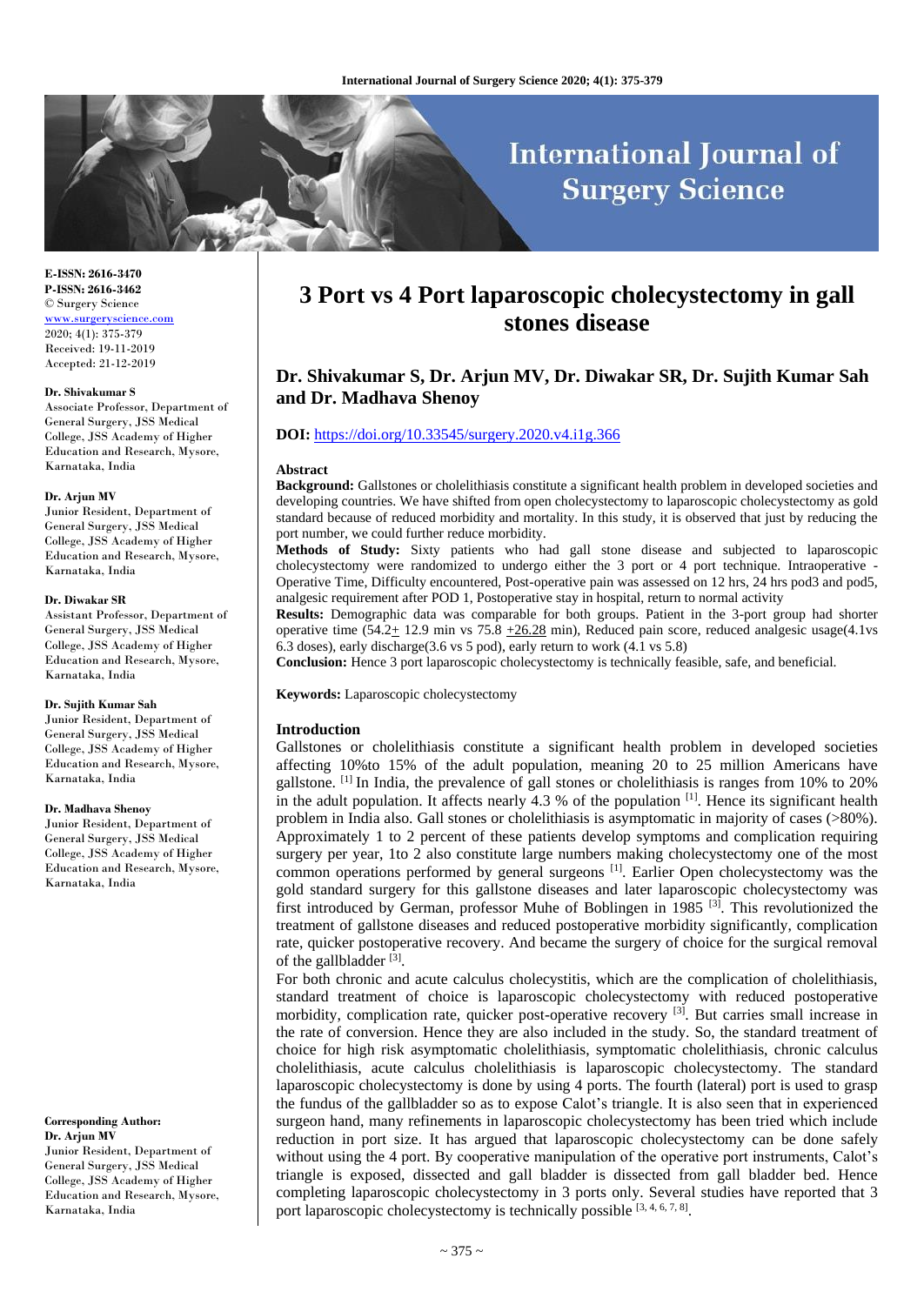In the era of laparoscopic surgery, early recovery and less postoperative pain are major goals to improve patient care and cut down cost. Several studies have demonstrated less postoperative pain and early recovery with reduction in size and number of ports. So we are conducting a randomised controlled study, to see the feasibility, safety, and benefits of 3-port laparoscopic cholecystectomy versus standard 4-port laparoscopic cholecystectomy<sup>[8]</sup>. Performance of laparoscopic cholecystectomy without much intraoperative difficulty of surgery in 3-port surgery was defined as technical feasibility. The surgery required conversion to 4 port because of technique was considered a technical failure. Performance of the procedure with comparable major complication like bleeding and injury to bile duct and any viscera with standard 4 port was defined as safety. Benefits in terms of reduced-(operative time, postoperative pain, postoperative analgesic usage, days of hospital stay days, days taken to return to work).

#### **Materials and Methods**

**Description of study** 

- **a) Study Design:** Randomised Comparative study,
- **b) Study place:** Department of surgery, JSS hospital, JSS academy of higher education and Research, Mysore
- **c) Study duration:** one and half year
- **d) Sample size:**-sample size 60
- **e) Sampling technique and study population:** Simple random selection: into 3 ports group and 4 ports group Nature of subject population: -all patients above 18year of age, sex, race included
- **f) Inclusion criteria:** Acute calculus cholecystitis, Chronic calculus cholecystitis, Cholelithiasis
- **g) Exclusion criteria:** Empyema of gall bladder, Mucocele of gall bladder, Acute cholecystitis with mass formation, Conversion from laparoscopic to open cholecystectomy
- **h) Study setting and Method of collection of data Data collection:** Observation

#### **Group selection:** Simple Randomisation into port 3 group and port 4 group

Study Conduct stating the types of study activities that would be included in this section would be: medical history, USG abdomen and pelvis, Intraoperative details, Post-operative details

#### **Study Assessments of end points Varaibles Studied Intraoperatively Operative time**

- 1. Intraoperative difficulty like calottes triangle dissection, cystic artery and duct ligation, dissection of gall bladder from liver bed
- 2. Rate of intraoperative complications

#### **Postoperatively**

- 1. Analgesic use post operatively after 24 hrs of surgery
- 2. Post operative pain assessment using vas score
- 3. Hospital stay
- 4. Recovery to his daily work

#### **Methods of Study**

Sixty patients who had gall stone disease, who were eligible as per my inclusion criteria were included and all the patient were offered laparoscopic cholecystectomy, were randomized to undergo either the 3 port or 4 port technique. Four surgical tapes were applied to standard 4 port sites in both the group at end of the operation (single blinded). All dressing was kept intact for the 1 week after surgery. Data collected were intraoperative - Operative Time, Rate of Intraoperative complication, Postoperative pain was assessed on 12hrs, 24 hrs, POD 3, POD 5 of surgery by using a 10 cm unscaled visual analogue scale (VAS), analgesic requirement after POD 1, Postoperative stay in hospital, return to normal activity.

Pain were assessed before giving analgesic. 10cm unscaled visual analogue scale used shown



10cm unscaled visual analogue scale used shown

All patient received 2doses of analgesic on POD1 irrespective of pain score and for both the groups. Later analgesic dose was giving only if the pain score was above 4 and above. Pain score was assessed every 12 hourly and accordingly analgesic was given as described above. One dose of analgesic is equivalent to 50 mg of diclofenac.

Patient was considered for discharge if his pain score was 2 and below, was free of other symptoms like vomiting, abdominal distension, fever, any other complication. If any above described complication was there patient discharge was deferred.

Return to normal activity was advised when the pain score was 1 or 0 and patient was free was all the symptom's.

### **Statistical methods applied**

**Descriptive Statistics:** The Descriptives procedure displays univariate summary statistics for several variables in a single table and calculates standardized values (z scores). Variables can be ordered by the size of their means (in ascending or

descending order), alphabetically, or by the order in which the researcher specifies. Following descriptive statistics were employed in the present study-, Mean, standard deviation, Frequency and percent

#### **Inferential Statistics**

**Chi-Square Test:** The Chi-Square Test procedure tabulates a variable into categories and computes a chi-square statistic. This goodness-of-fit test compares the observed and expected frequencies in each category to test either that all categories contain the same proportion of values or that each category contains a user-specified proportion of values.

**Independent-Samples T Test:** The Independent-Samples T Test procedure compares means for two groups of cases. Ideally, for this test, the subjects should be randomly assigned to two groups, so that any difference in response is due to the treatment (or lack of treatment) and not to other factors.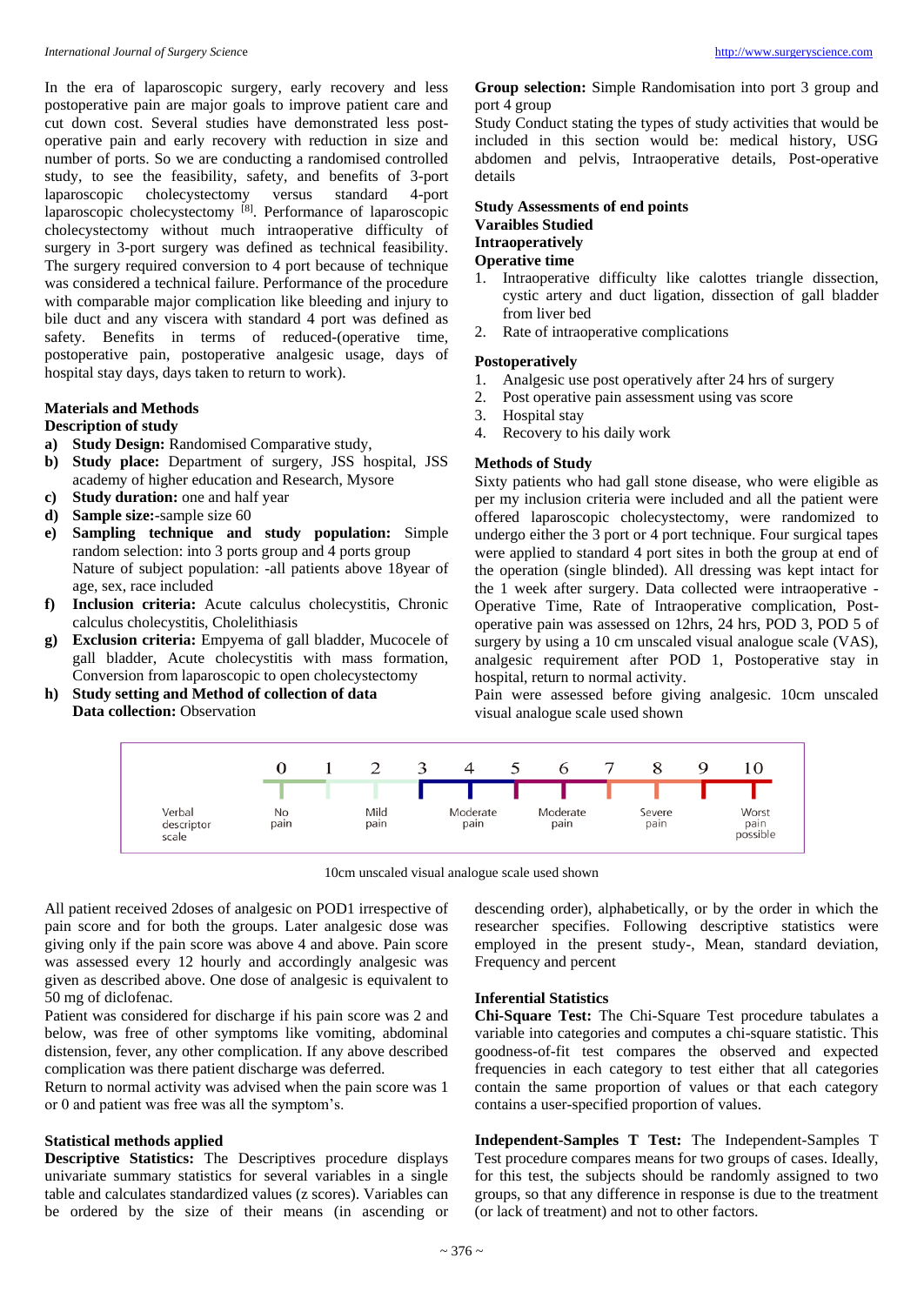**Repeated Measure Anova:** GLM Repeated Measures analyzes groups of related dependent variables that represent different measurements of the same attribute. This dialog box lets you define one or more within-subjects factors for use in GLM Repeated Measures. Note that the order in which you specify within-subjects factors is important. Each factor constitutes a level within the previous factor. All the statistical methods were carried out through the SPSS for Windows (version 16.0)

#### **Results**

Demographic data like age and sex in 3 port and 4 port group is are comparable. The significant finding on comparison of 3 port vs 4 port laparoscopic cholecystectomy was, patients who underwent 3 port surgery had shorter operative time than 4 port i.e. the mean operative time was 54.2667+ 12.921 mins and 75.80  $\pm$  26.28 respectively. And the mean difference of 21.5 with shorter operative time for 3 port laparoscopic cholecystectomy which is statistically highly significant. Operative time was calculated from the time of intubation to extubating.

Mean Pain score measured at 12 hrs, 24 hrs, pod3 and pod5 was 4.4+1.6, 3.6+1.5, 2.33+2.3, 0.433 and 5+1.5, 4.7+1.5, 3.9+2.05, 1.9+2.44 in 3 port and 4 port group respectively. The statistical P value between 3 port and 4 port group was 0.15 at 12hrs,

0.009 at 24hrs, 0.008 at POD3, 0.004 at POD 5 with VAS score lower at all intervals in 3 port group. Statistically significant VAS score was observed at 24hrs, POD3 and POD5 between 3 port and 4 port group with less VAS score for 3 port group. VAS score at 12 hrs was not statistically significant, but was slightly less in 3 port group. When taken overall trend in the decrease of pain score was similar in 3 port and 4 port group but statistically 0.06 difference was between 3 port and 4port group with less VAS in 3 port group.

Mean POD of discharge was 3.66+1.29 and 5.03+1.80 in 3 port and 4 port groups respectively. POD at discharge was early in 3 port group compared with 4 port group which is statistically significant  $(P=0.01)$ 

Mean Analgesic use after 24hrs was  $4.18 \pm 2.53$  doses and 6.38+4.00 in 3 port and 4 port laparoscopic cholecystectomy respectively. Analgesic use was statistically significant (P=0.031) with higher analgesic requirement in 4 port group compared to 3 port group.

Means days of return to normal activity after surgery was 4.13 $\pm$ 1, 54 and 5.80 $\pm$ 2.31 in 3 port and 4 port group respectively. Return to normal activity was again early in 3 port group compared to 4 Port group which was also statistically significant  $(P=0.02)$ 



7- POD at Discharge, 8 – Return to Normal Activity.





#### **Graph 2:** Intraoperative Complication of Laparoscopic Cholecystectomy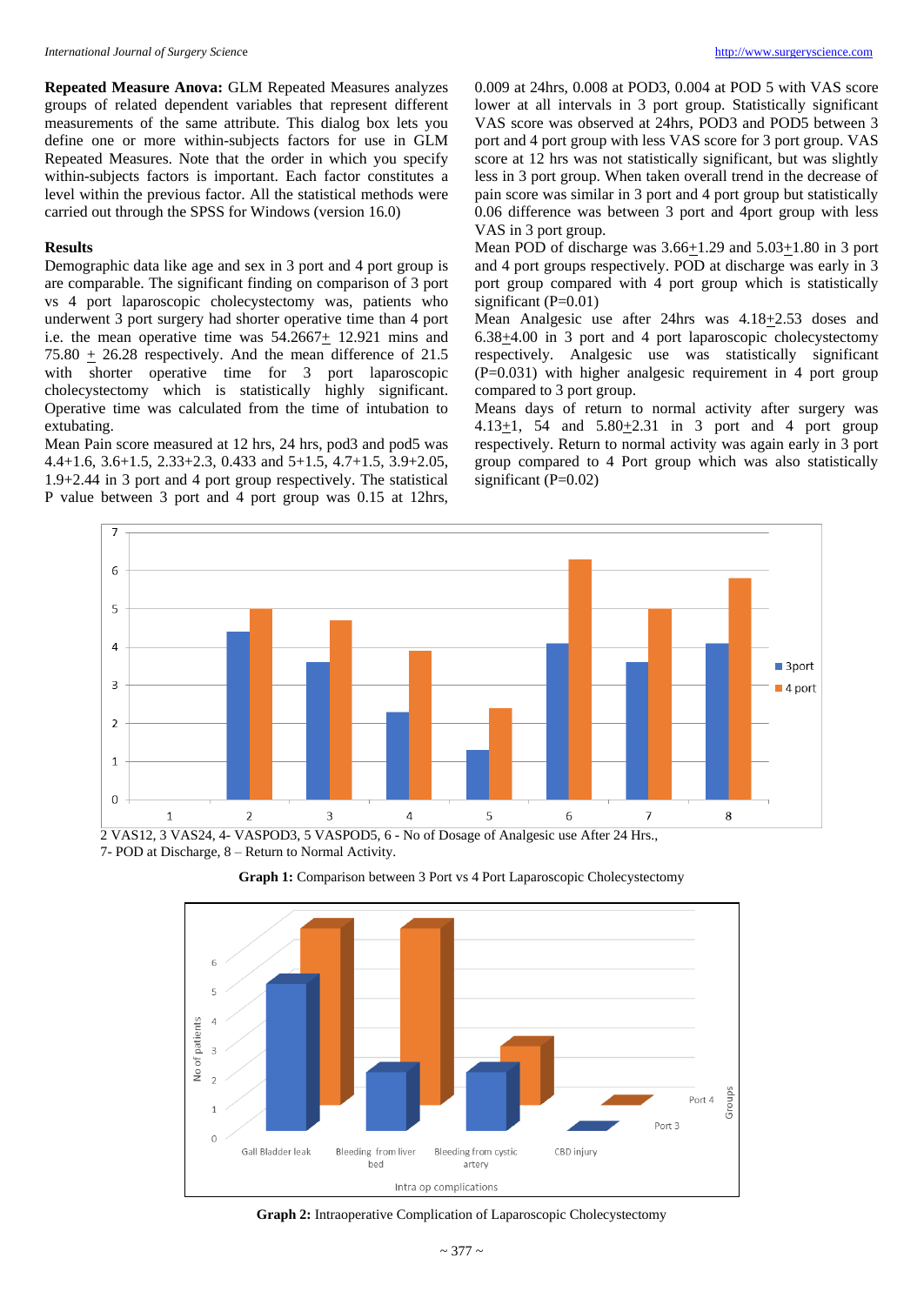Difficulty in dissection encountered occurred in 5 cases and 6 cases in 3port and 4 port group respectively out of 30 cases each. Hence Difficulty in dissection encountered incidence was similar between groups with no statistically significant difference

Similarly, cystic artery bleed, bleeding from liver bed and CBD injury was comparable between 3 port and 4 port groups. Cystic artery bleeding occurred in 4 cases i.e. is 2 each in 3 port and 4 port group. Bleeding from liver bed occurred in 8 cases with 2 in 3 port and 6 in 4 port group. CBD injury which is a dreaded complication of laparoscopic cholecystectomy did not occur in my study i.e. not a single case in both the groups.

4 cases which ever assigned for 3 port group were convert to 4 port because of intraoperative change in the diagnosis of the case.

#### **Discussion**

The main reason the laparoscopic surgeries become popular in 20th century is because of less post-operative pain, surgeries can be done as a day care surgery, early discharge, early recovery and early return to normal activity. Ultimately major goal of laparoscopic surgery was to achieve better patient care and cost effectiveness without increase complication, morbidity. It is observed in many studies that reduction in port number or size is associated with less post-operative pain, early recovery, early return to normal activity without increase in complication and morbidity.

So, in my study, I am comparing 3 port vs 4 port laparoscopic cholecystectomy. And in our study by reducing one port (retraction port) It was possible to reduce operative time with mean difference of 21.53 mins, reduced VAS score at 24 hrs, POD3, POD5 as shown in results, early discharge compared to 4 port group with mean difference of 1.36 days, decreased requirement of analgesics after 24hrs with mean difference of 2.20 doses, early return to normal activity with mean difference of 1.66 days which are all statistically significant as shown in results but there was no statistical significant change noted increase in intraoperative complication like Difficulty in dissection encountered, bleeding from liver bed, bleeding from cystic artery, CBD injury which is also shown in results.

#### **Operative Time**

One explanation for this reduction in operative time is less time spent on putting and closing the additional port [4]. One more important thing noticed in my study was, patient with longer operative time had higher visual analogue scale value, therefore, delaying the discharge and return to normal activity. Operative time was slightly higher in acute and chronic calculus cholecystitis cases because of difficulty in surgery and more incidence of intraoperative complication compared to simple cholelithiasis case

#### **Visual Analogue Scale Score**

Post-operative VAS for pain at 12hrs, 24hrs, Pod 3 and Pod5 is less in 3 port group compared to 4 port group with P=1.53 at 12hrs, 0.009 at 24 hrs, 0.008 at Pod 3 and 0.004 at Pod 5 i.e. it was statistically significant at 24hrs, Pod 3, pod 5. This increases in pain score was mainly because of one extra 4 port compared to 3 port i.e. that one extra site of pain [7].

#### **POD at Discharge**

Patient in 3 port group have less pain compared to 4 port group hence we were able to discharge the patient early in 3 port group compared to 4 port group. But other factors considered for

discharge like post-operative complication like vomiting, fever, etc. had no relation with the reduction in port number. But chance of post-operative complication like fever, vomiting, abdominal distension etc was slightly high in patients who had intraoperative complication.

#### **Return to Normal Activity**

Return to normal activity was also early in 3 port group compared to 4 port group i.e. with mean difference of 1.66 days. Its mainly attributed to reduced vas score. All procedure was done, by a single surgical specialist i.e. my guide so operator difference is nullified. No case was converted to 4 port because of intraoperative complications like bleeding, CBD injury etc. only 4 cases were converted to 4 port because of distended GB, enlarged left lobe of liver limited exposure of operative field. Similar success rate has been observed in other studies. One thing that was constantly observed in this series of 3 port laparoscopic cholecystectomy was difficulty in surgery with patient having long gall bladder, long peritoneal folds. It was mainly because fundus of the gall bladder, repeatedly fell forwards to the area of dissection of calot's triangle. Difficulty was also noted in patients with chronic cholecystitis, in dissecting Calot's because of chronic fibrosis. But overall, these difficulties were not significant, can be overcome by mastering 3 port surgery and also could be safely performed by experienced surgeon. Many surgeons have argued that since CBD cannot be visualised properly in 3 port laparoscopic cholecystectomy, chances of CBD duct injury is high. But In my study, there was no single case of CBD injury in both groups, it can be stated that in 3 port laparoscopic cholecystectomy CBD injury can prevent by gripping the infundibulum, retracting it laterally and dissecting at the infundibulum-cystic duct junction away from CBD. My study is comparable to the studies in the past i.e is there were no incidence of CBD injury, hence proving that chances of CBD injury with 3 port is similar to 4 port laparoscopic cholecystectomy in properly selected cases and in the hands of experienced surgeon who has mastered laparoscopic cholecystectomy in 3 port. Other intraoperative complication like bleeding from cystic artery, bleeding from liver bed. Difficulty in dissection encountered was statistically similar or comparable between the groups in the hands of experienced surgeon as proven in the results.

Interesting thing noted in my study was, when these intraoperative complications occurred invariably operative time was longer, so ultimately increasing vas score. It was also observed that patients who had these complications had increased chances of post-operative complication. As a result delaying discharge and return to normal activity. But these complications were independent of number of ports used in laparoscopic cholecystectomy.

#### **Conclusion**

At the end of my study, I conclude 3 port laparoscopic cholecystectomy is viable alternative to standard 4 port laparoscopic cholecystectomy in gall stone diseases like cholelithiasis, chronic calculus cholecystectomy, acute calculus cholecystitis in terms of safety, feasibility, and beneficial with reduced pain score.

#### **References**

- 1. Stinton LM, Shaffer EA. Epidemiology of gallbladder disease: Cholelithiasis and cancer. Gut and liver. 2012; 6(2):172.
- 2. Lundell L, Miettinen P, Myrvold HE, Hatlebakk JG, Wallen